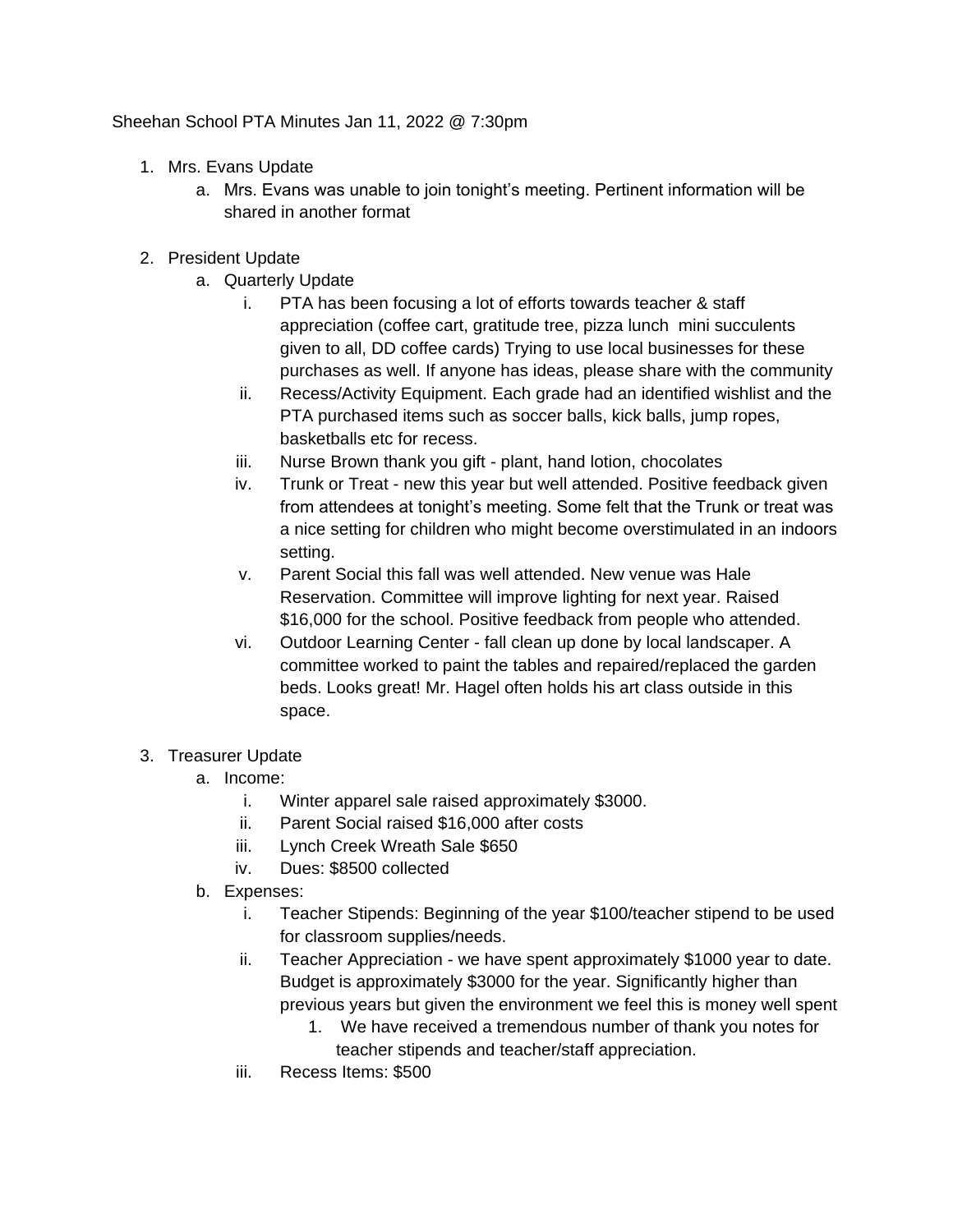- iv. Teacher Grants pending for the spring (for example sensory hallway granted a couple years ago)
- v. OLC (outdoor learning center) shed to be purchased rubbermaid type shed to store items for the PTA
- vi. Field Day T-shirts, popsicles, "swag"
- vii. Spring Social/parent night out no fundraising component, just a night out socially
- viii. Buses for field trips on hold for now
- 4. Mini-course Status
	- a. On Hold need a planning committee to take this over and virtual format would be necessary but did not feel this would be appealing to families, spring too busy. If interested, email Suzanne Insler
- 5. Future Events Planning (Spring 2022)
	- a. Parents Night Out need volunteers
	- b. Would like to have more family nights maybe a movie night. Seeking to have more community gathering type events - need a committee
	- c. Book Fair
	- d. Snowman competition after a snowstorm come to Sheehan build a snowman and decorate the grounds.
	- e. Seeking any new ideas, too
- 6. Social Media
	- a. New Chair this year but she will be leaving the Sheehan School community and we need a new person to take over! Rebecca has done a great job!
	- b. 220 on facebook page approx 50 are not Sheehan families any longer. Would like to encourage more current families to join
	- c. Instagram: 38 followers
	- d. Would like to get more families to join either or both of these platforms working for a school wide competition to join and will reward a PJ day for winning class! PTA will share the details.
- 7. DEI Update
	- a. Fall Event playground social well attended. Approximately 20 families many K-2 families which was nice to see younger families getting together.
	- b. Spring Event: Family culture event. Meeting with Mrs. Evans to identify date/vision etc. Would like to have lots of families participate.
	- c. Grant received from Dedham Savings to be used to purchase Little Justice Leaders box set - 3 month subscription 1 per teacher. Boxes include items like: books, posters, lesson plans/suggested activities around box items. Resources are reusable and will benefit the school community for future years.
	- d. https://littlejusticeleaders.com/